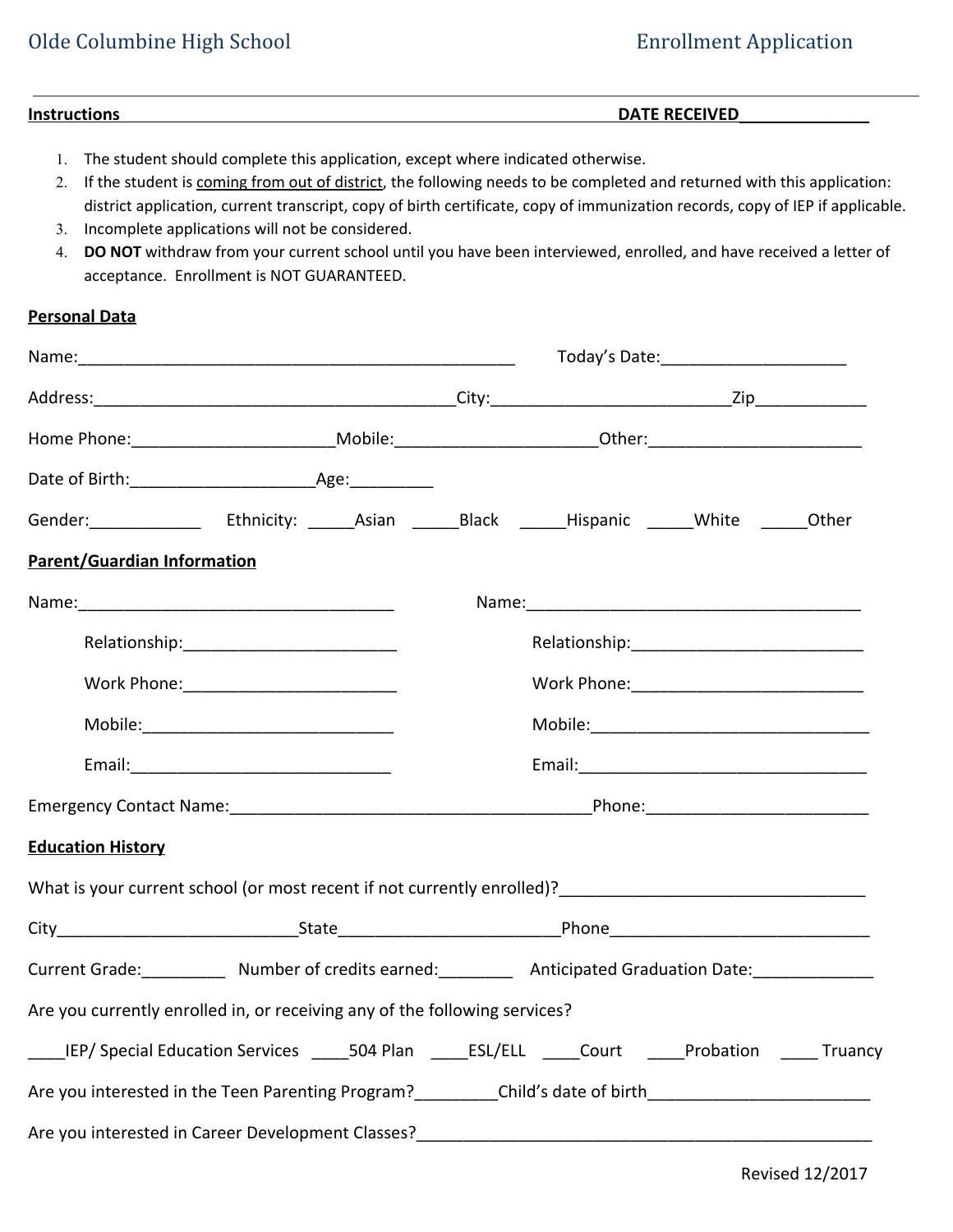| How do you think OCHS will be different from your other school experiences?_________________________      |
|-----------------------------------------------------------------------------------------------------------|
|                                                                                                           |
| What are some challenges you have had in school or life? What strategies do/did you use to overcome them? |
|                                                                                                           |
| What are your personal goals? How are you currently working towards these goals?___________________       |
|                                                                                                           |
|                                                                                                           |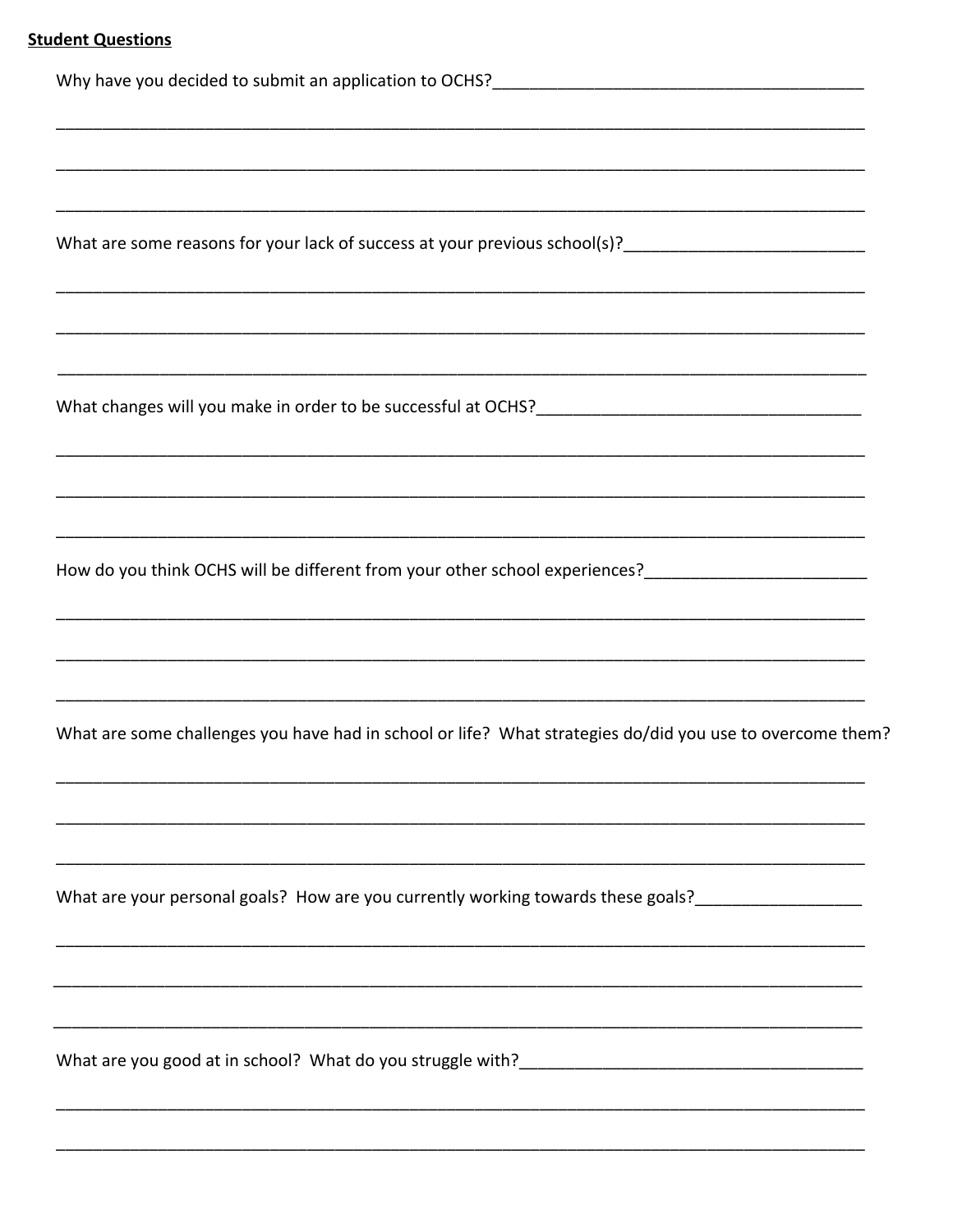#### **Recommendations**

*This section is to be filled out by your School Counselor or Administrator. If you are not currently enrolled in school, this section should be filled out by your parent/guardian.*

| From your perspective, why is this student requesting enrollment at OCHS?<br>From your perspective, why is this student requesting enrollment at OCHS? |       |  |  |  |  |
|--------------------------------------------------------------------------------------------------------------------------------------------------------|-------|--|--|--|--|
|                                                                                                                                                        |       |  |  |  |  |
| Do you believe OCHS will be a good environment for this student? Please explain.                                                                       |       |  |  |  |  |
|                                                                                                                                                        |       |  |  |  |  |
|                                                                                                                                                        |       |  |  |  |  |
| Counselor/ Admin. Signature                                                                                                                            | Phone |  |  |  |  |

OR if not currently enrolled, Parent/ Guardian Signature

### **Statement of Understanding**

At OCHS, we place strong emphasis on ATTENDANCE, BEHAVIOR, and CREDIT. Most of our current students have struggled with one or more of these expectations during their time in school. OCHS offers a second chance to students who need an alternative to the large, traditional high school. If an OCHS student is not attending, not following the rules, or not accumulating credit, he/she will be subject to consequences, placed on contract, and will likely be asked consider other education options. The students who find success at OCHS are the ones who have decided to make a *drastic* change in their lives. If you are not prepared for this, then you should wait to apply until you are ready to do so.

Student Signature\_\_\_\_\_\_\_\_\_\_\_\_\_\_\_\_\_\_\_\_\_\_\_\_\_\_\_\_\_\_\_\_\_\_\_\_\_\_\_\_\_\_\_\_\_\_\_\_\_\_\_\_\_\_\_\_\_\_\_\_\_\_\_\_\_\_\_\_\_\_\_\_\_\_\_

Parent/Guardian Signature\_\_\_\_\_\_\_\_\_\_\_\_\_\_\_\_\_\_\_\_\_\_\_\_\_\_\_\_\_\_\_\_\_\_\_\_\_\_\_\_\_\_\_\_\_\_\_\_\_\_\_\_\_\_\_\_\_\_\_\_\_\_\_\_\_\_\_\_

#### **Next Steps**

Turn this completed application into the front office at 1200 S. Sunset, email to Susan Berger [berger\\_susan@svvsd.org](mailto:berger_susan@svvsd.org) or fax to 720-494-3977.

You will be contacted by phone if you are selected for interviewing. Interviews are held near the end of each quarter for enrollment in the next quarter. If you have any questions about enrollment, please see our website ochs.svvsd.org or call 720-494-3961.